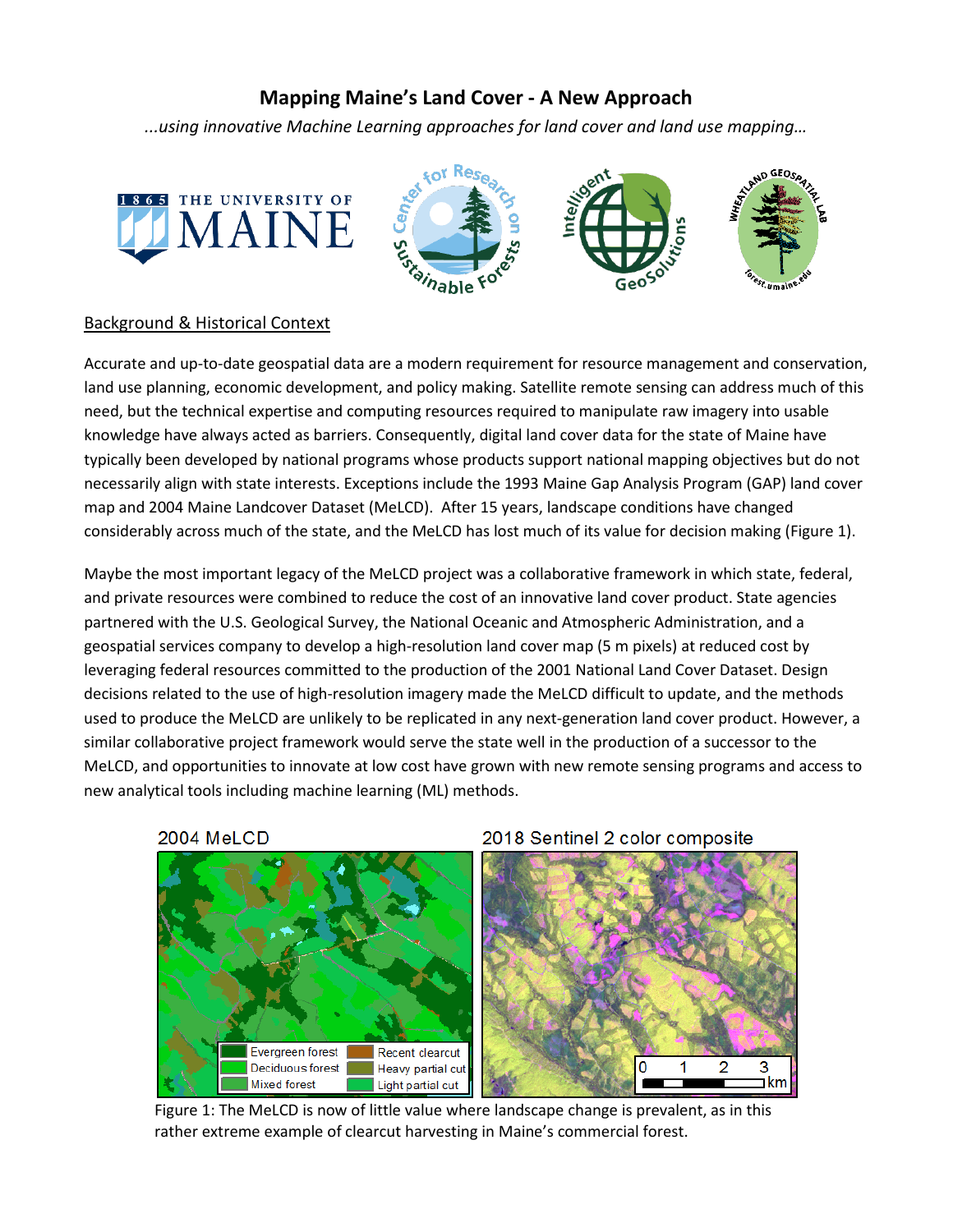### UMaine Intelligent GeoSolutions

Over the past 15 years, applied R&D programs at the University of Maine have advanced to the point that UMaine research centers offer a unique, local resource for advanced geospatial services. Intelligent GeoSolutions (IGS), housed within the UMaine Center for Research on Sustainable Forests (CRSF), was recently initiated to address a clear lack of broad-scale, up-to-date geospatial information about forest and landscape conditions relevant to natural resource management, conservation, and land use planning in Maine. Building from more than five years of ML algorithm development and use in forest research applications (Figure 2), IGS partnered with the UMaine Advanced Computing Group to implement a semi-automated image processing and machine learning software system referred to as the Supervised Adaptive Multi-objective Mapper (SAMM).

Typical image classification methods almost universally fail to control systematic map error in the form of overor under-estimation of class extent. Imperfect reference data, predictor uncertainty associated with satellite imagery, algorithm bias, and analyst error can contribute to dramatic misrepresentation of class extents and spatial distributions. Evidence of this misrepresentation is found in error matrices of land cover maps including the MeLCD, where class omission and commission errors are often imbalanced. This systematic error impacts map use in ways that are difficult to predict or correct, and can make a map unsuitable for use.

SAMM utilizes an innovative set of multi-objective ML algorithms designed to fit accurate and unbiased predictive models of forest attributes including: forest type, tree species abundance (e.g., % above ground biomass), and the occurrence and intensity of canopy disturbance (e.g., % biomass change). The ML methods developed for SAMM control or eliminate systematic patterns of map error by combining the strength of support vector machines (SVMs) to model complex, nonlinear relationships with the adaptability of a multiobjective genetic algorithm (GA). The GA drives the evolution of SVMs to simultaneously increase accuracy and reduce or eliminate systematic error including over- or under-estimation of class extent. SAMM integrates our multi-objective ML algorithms into semi-automated image processing and map production workflows executed on the cloud. SAMM enables efficient, high throughput processing of raw image data into high-quality output products.



Figure 2: Forest type map produced for a  $\sim$  10 million acre northern Maine study area using multi-temporal Landsat, USFS FIA data, and UMaine machine learning methods.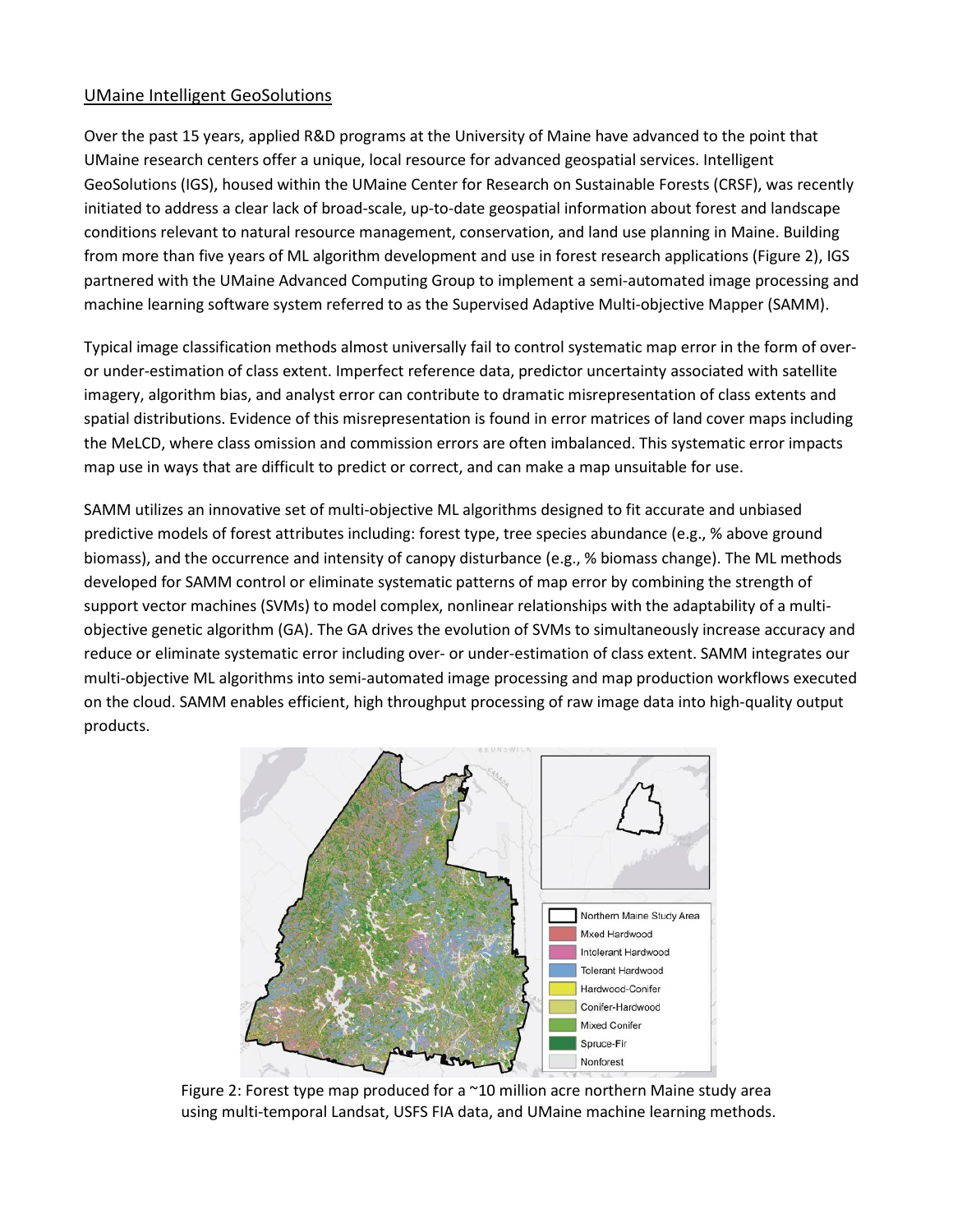#### Proposed Approach

Borrowing from the MeLCD legacy, we propose that a next-generation land cover mapping project for the state of Maine be approached as a partnership between state and federal agencies, the University of Maine, and other private stakeholder organizations. The NOAA Coastal Change Analysis Program (C-CAP) has recently completed a beta version of a 10 m land cover product, available statewide. Wetland types are represented in detail, but other important categories of land cover are not adequately resolved – the beta product includes only a single forest cover class and no agricultural classes. IGS and CRSF scientists have extensive expertise in forest and vegetation mapping, and have initiated several statewide forest mapping projects using both Landsat and Sentinel imagery. Through collaborative agreements with the U.S. Forest Service, Forest Inventory and Analysis (FIA) program, IGS maintains access to data from an extensive network of field plots for use in model training and map validation (>3000 plots statewide). IGS is well positioned to contribute detailed forest cover information to a statewide land cover project, but our software system and ML approach are also generalizable to any land cover classification problem, with the same benefits of high accuracy and control of systematic error. IGS contributions could be extended to other land cover types, provided we partner with agencies and stakeholder groups that are able to contribute reference data and domain knowledge. We propose our service as part of a land cover mapping consortium that integrates resources and expertise from state, federal, university, and private stakeholder groups.

### Outline of Potential Deliverables, Budget, & Timeline

We propose that the NOAA C-CAP 10 m land cover product provide the foundation for a new statewide land cover map, with more detailed classes embedded based on Maine stakeholder requirements identified through outreach and engagement. We propose that IGS integrate forest cover information matching the 10 m resolution of the C-CAP product, replacing the forest class of the existing C-CAP product, pixel by pixel, with more detailed forest cover classes. Classification would be based on Sentinel imagery and USFS FIA reference data. Forest classes could be consistent with the MeLCD (i.e., evergreen, deciduous, mixed) or, alternatively, with more detailed forest types defined by the FIA program and used for state and national reporting (e.g., maple/beech/birch, spruce/fir, etc.). IGS would provide all relevant metadata as well as comprehensive project reporting. Anticipated costs for a project of this scope would range from \$60,000 to \$90,000 (+ university indirect costs) depending on the number of classes required and their prevalence across the state. The time needed to execute this work including reporting would be 9-12 months.

The approach outlined above could be readily expanded into a more comprehensive land cover mapping project, and IGS is prepared to provide additional services as part of a larger project. We could, for example, integrate forest age or disturbance/harvest history from the 30+ year archive of Landsat TM, ETM+, and OLI imagery (resampled and embedded within a 10 m land cover map). We could provide supplementary data layers that map the distribution and abundance of individual tree species of high economic or ecological value to the state, also at 10 m resolution. We could provide annual updates of forest cover classes using semi-automated Sentinel workflows already built into SAMM. By partnering with state agencies and private stakeholder groups with expert knowledge, we are prepared to apply our ML framework to map other land cover types including, for example, ag classes not included in the 10 m C-CAP data. Our ML algorithms are fully generalizable to any geospatial prediction problem, and our image processing software was designed to be modular and extensible, permitting us to quickly modify or build new workflows around new problems. We ultimately wish to align our expertise with stakeholder needs to deliver products of high value to the people of Maine.